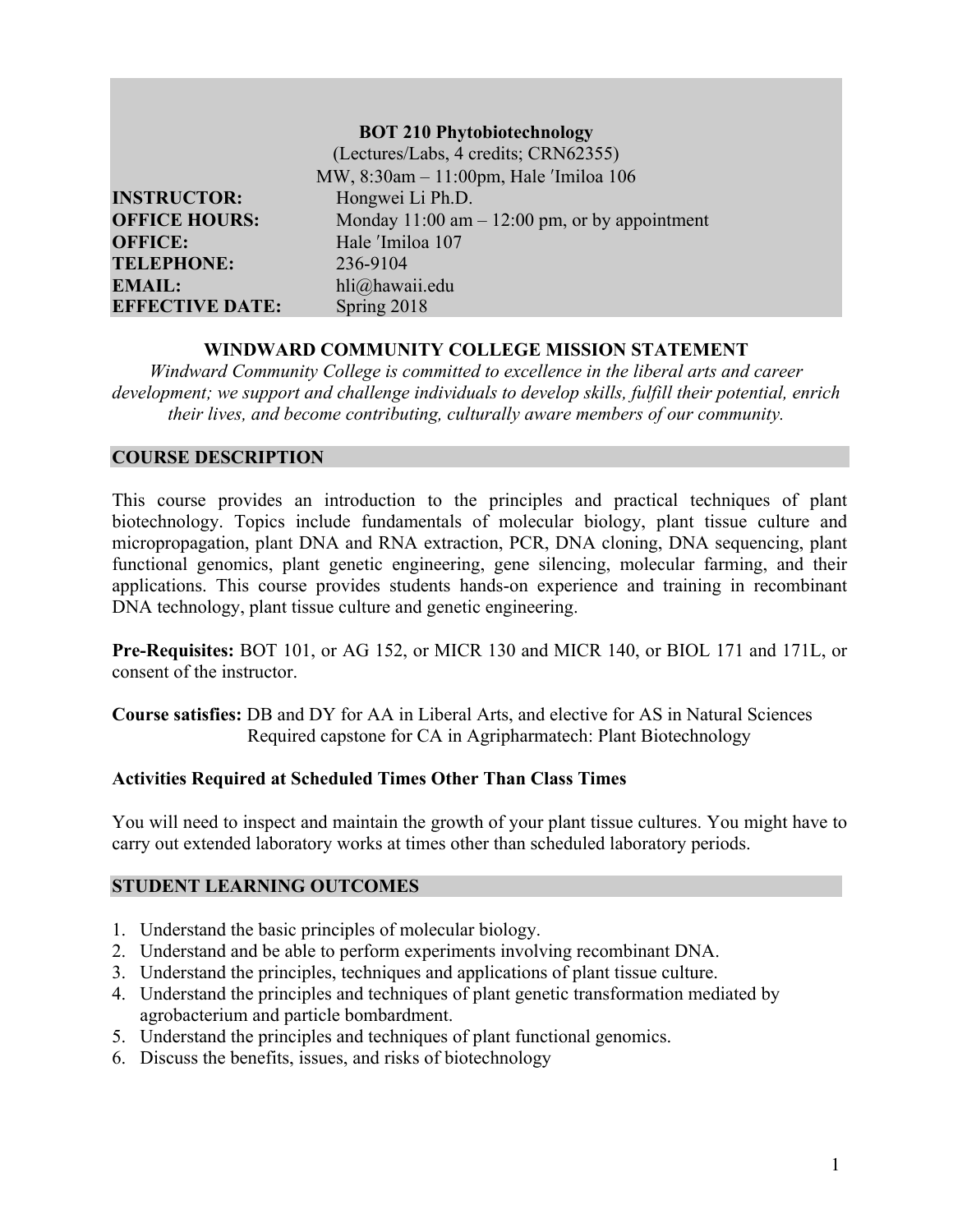# **ASSESSMENT TASKS AND GRADING**

Your learning outcomes will be achieved through the aid of the following activities:

- 1. Assigned readings (hand-outs)
- 2. Laboratory participation
- 3. Lab reports.
- 4. Homework assignments and presentation.

You will be evaluated based upon the performance in class and laboratory activities, laboratory reports, the ability to maintain aseptic cultures, presentation, and exams as described below.

### *Lecture and Laboratory Participation (50 points)*

You are expected to participate in all lecture and lab activities. You will also work safely and efficiently in the laboratory. Thus, you will be graded on lecture and laboratory attendance, level of participation, and laboratory notebooks. Because of the difficulties in setting up laboratory material, students missing a regularly scheduled laboratory activity cannot be given an alternative assignment. Failure to participate in a scheduled laboratory session will result in a 15-point deduction for each session missed.

### *Laboratory Safety Compliance (50 points)*

You must purchase a lab coat and a pair of safety glasses. You must follow standard laboratory operating procedures and safety guidelines during lab practices.

### *Laboratory Reports (150 points)*

Your laboratory reports will be examined three times during the semester. Each lab report should consist of followings:

*Title of the experiment Introduction Materials Methods Results and Conclusions*

# *Maintenance of Plant Tissue Culture (50 points)*

You will maintain your own *in vitro* cultures. Assessment will be based upon non-contaminated and healthy cultures throughout the semester. Media transfer should be done accordingly. You should detect contaminated cultures as early as possible to repeat the operation before the end of the semester.

#### *Presentation (50 points)*

You will select one of topics on the benefits, issues, and risks of plant biotechnology and give a presentation in class. You will be graded based on your presentation and participation of discussion on those topics.

# *Exams (200 points)*

There are two exams (midterm and final) to assess your knowledge and skills in plant biotechnology. Exams are non-cumulative.

Make up exams will only be given with a valid reason (i.e. medical or other emergency) on the FIRST day you return to class. In such a circumstance, you should make every reasonable attempt to contact the instructor as soon as possible before the exam. Students involved in cheating will receive an "F" grade for the course.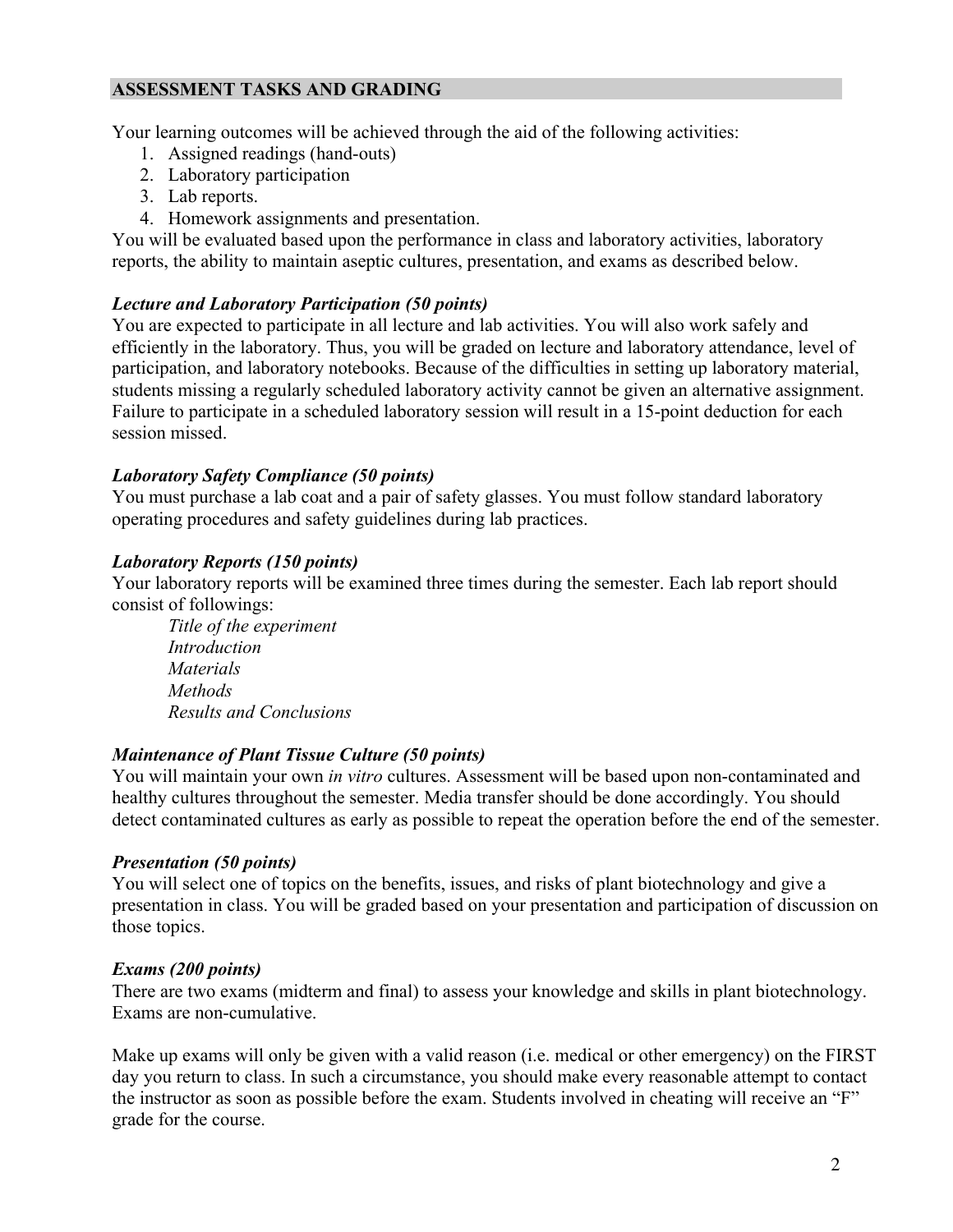# *Grading*

The total possible points:

| 4     | 1. Lecture and Laboratory Participation | 50  | points |
|-------|-----------------------------------------|-----|--------|
|       | 2. Laboratory Safety Compliance         | 50  | points |
|       | 3. Laboratory Reports                   | 150 | points |
|       | Maintenance of Plant Tissue Culture     | 50  | points |
|       | 5. Presentation                         | 50  | points |
|       | 6. Exams $(2)$                          | 200 | points |
| Total |                                         |     | points |

Letter grades will be assigned as follows:

- A - 90% or above in total points.
- B - 80-89% of total points.
- C - 70-79% of total points.
- D - 60-69% of total points.
- F - Below 60% of total points
- I - Incomplete; given at the INSTRUCTOR'S DISCRETION when you are unable to complete a small part of the course because of circumstances beyond your control. It is your responsibility to contact the instructor to make up incomplete work with a minimum level (or better) of achievement. Failure to satisfactorily make up incomplete work within the appropriate time period will result in a grade change for "I" to the contingency grade identified by the instructor (see catalog).

# **LEARNING RESOURCES**

**Textbook:** There is no required textbook. **Lecture materials / Reading Hand-outs:** https://laulima.hawaii.edu/portal

# **DISABILITIES ACCOMMODATION STATEMENT**

*If you have a physical, sensory, health, cognitive, or mental health disability that could limit your ability to fully participate in this class, you are encouraged to contact the Disability Specialist Counselor to discuss reasonable accommodations that will help you succeed in this class. Ann Lemke can be reached at 235-7448, lemke@hawaii.edu, or you may stop by Hale 'Akoakoa 213 for more information.*

| <b>BOT 210 Schedule</b> |                                                                                | <b>Spring 2018</b> |
|-------------------------|--------------------------------------------------------------------------------|--------------------|
| Week 1                  |                                                                                |                    |
| Lecture                 | Course introduction and overview of plant biotechnology                        |                    |
| Lab                     | Standard laboratory operating and safety procedures<br>Equipment operation     |                    |
| <b>Week 2-3</b>         |                                                                                |                    |
| Lecture                 | Principles and applications of plant tissue culture                            |                    |
| Lab                     | Preparation and sterilization of solution and media                            |                    |
|                         | Aseptic techniques, surface sterilization of Arabidopsis seeds and germination |                    |